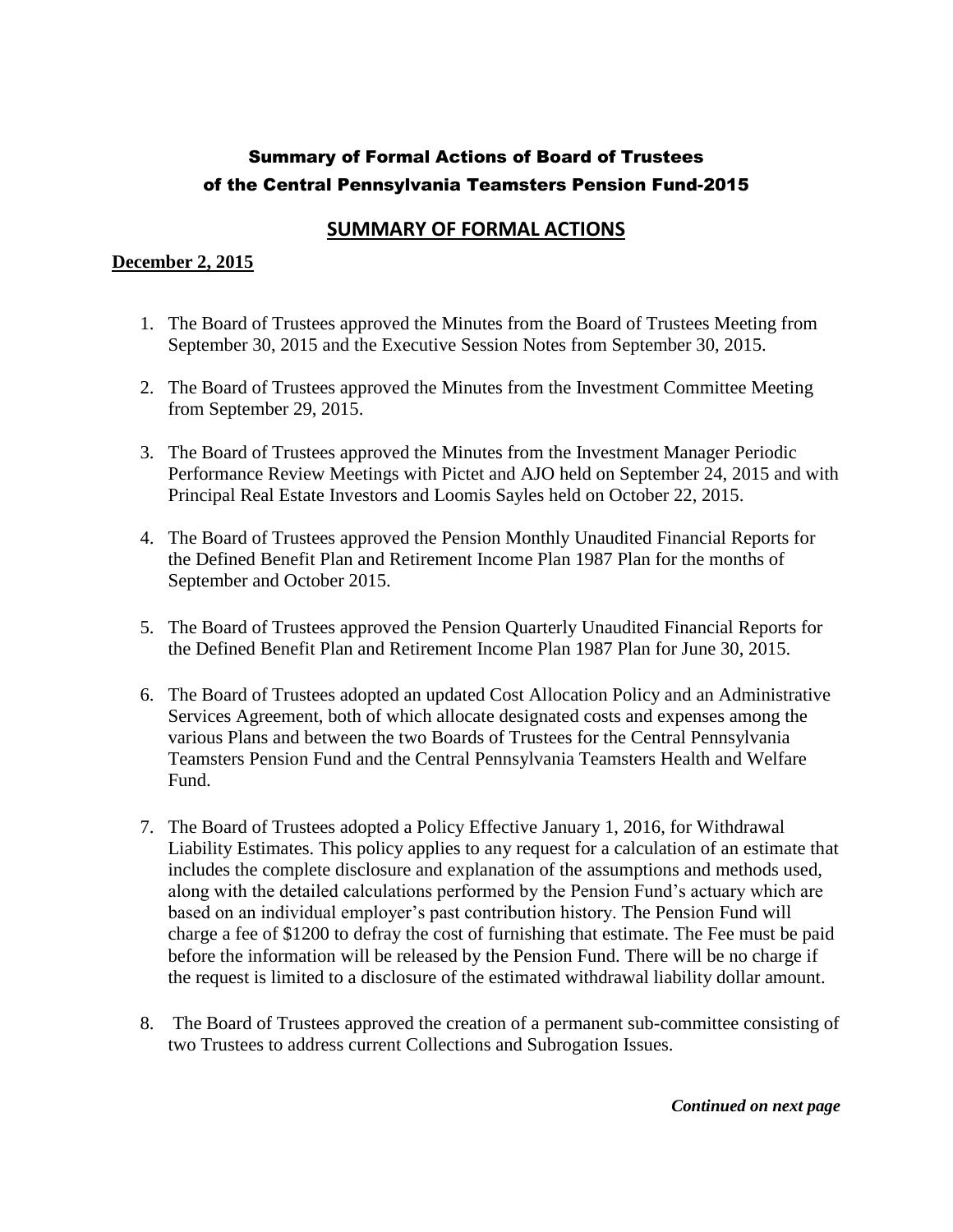#### **Page 2**

- 9. The Board of Trustees accepted the January 1, 2015 Actuarial Valuation Report as submitted by the Savitz Organization.
- 10. The Board of Trustees adopted amendments to both RIP 1987 and Defined Benefit Plan that establish a new time limitation for lawsuits or other legal actions that seek to overturn a Claim Review decision. These amendments provide that any such action is time-barred unless filed within one-year of the claimant's receipt of the Claim Review decision. A Summary of these Rules can be found on the Fund's website at [www.centralpateamsters.com.](http://www.centralpateamsters.com/)

### **September 30, 2015**

- 1. The Board of Trustees approved the Minutes from the Annual Meeting held on July 7, 8, 9, 2015.
- 2. The Board of Trustees approved the Minutes from the Investment Manager Periodic Performance Review Meeting with LSV held on August 27, 2015.
- 3. The Board of Trustees approved the Pension Monthly Unaudited Financial Reports for the Defined Benefit Plan and Retirement Income Plan 1987 Plan for the months of June, July, and August 2015.
- 4. The Board of Trustees approved renovations within the Fund Office to improve participant and employee access and safety.
- 5. The Board of Trustees reaffirmed their prior decision to require the submission of SSA Form 581 to obtain Social Security Earnings Records as part of the Suspension of Benefits Annual Certification requirements for continued eligibility to receive pension benefits under the Fund's Suspension of Benefits Policy.
- *6.* The Board of Trustees approved the Fund Staff's recommendation to interpret both the Defined Benefit and Retirement Income 1987 plans. Under this interpretation, both plans will cease paying disability benefits to a participant if and when that participant no longer qualifies for disability benefits from the Social Security Administration.

*Continued on next page*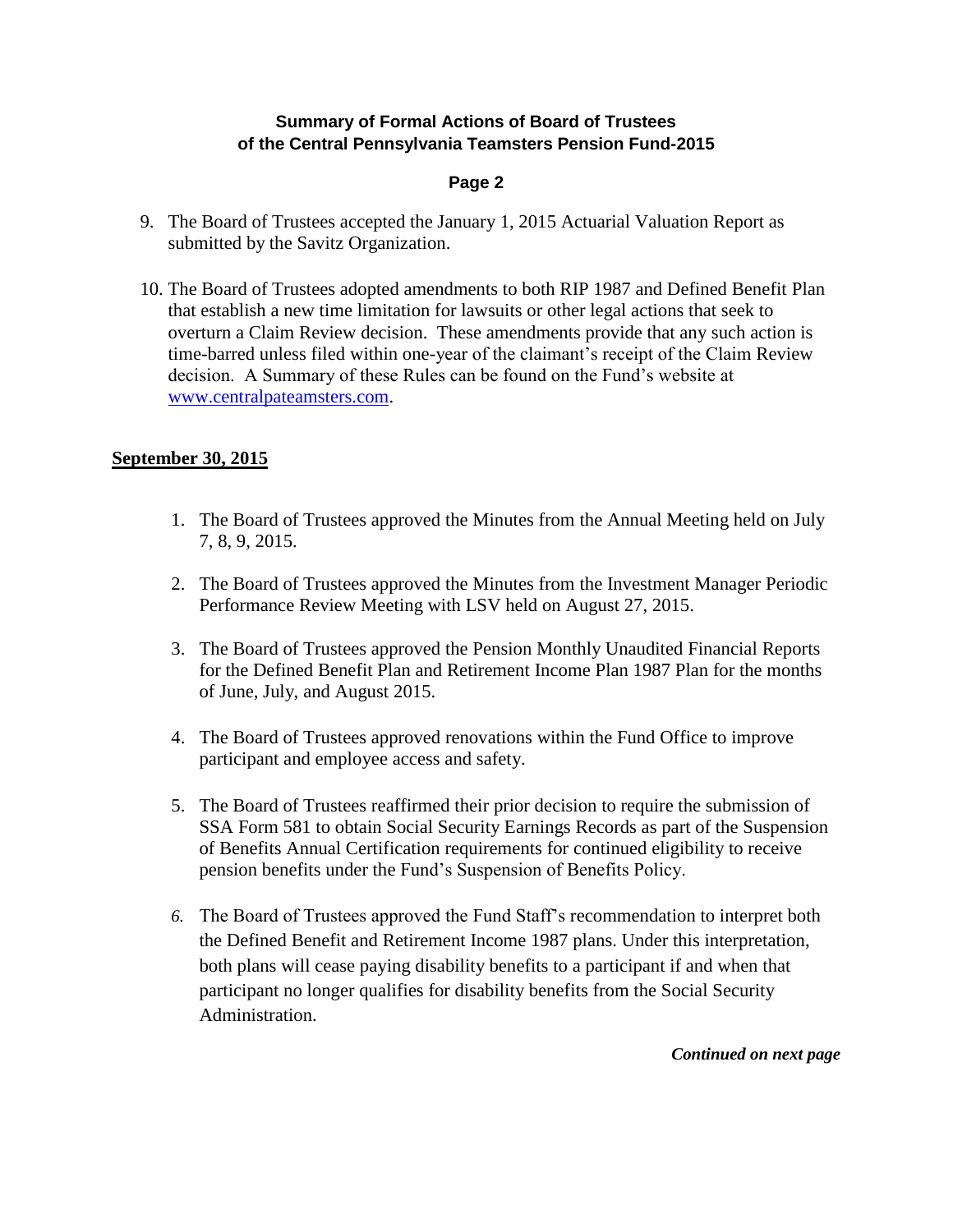### **Page 3**

7. Based on the recommendation by Investment Consultant, Summit Strategies, the Board of Trustees approved the rebalancing of investments within the Pension Fund from a quarterly basis to monthly basis temporarily during the current period of market volatility.

### **July 7, 8 and 9, 2015**

- 1. The Board of Trustees approved the Minutes from the Pension Fund Meeting held on May 6, 2015 and the Executive Session Notes held on May 6, 2015.
- 2. The Board of Trustees approved the Minutes from the Investment Committee Meeting held on May 5, 2015.
- 3. The Board of Trustees approved the Minutes from the Investment Manager Periodic Performance Review Meetings held on May 29, 2015 with IR+M and William Blair and June 11, 2015 with Causeway Capital Management and Prudential-PRISA II.
- 4. The Board of Trustees approved the Pension Monthly Unaudited Financial Report for April 2015 and May 2015.
- 5. The Board of Trustees approved the Pension Quarterly Unaudited Financial Reports for March 31, 2015.
- 6. The Board of Trustees approved the membership renewal for participation in the National Coordinating Committee for Multiemployer Plans (NCCMP) for a one year period.
- 7. The Board of Trustees approved the amended Investment Policy Statement which included updating the current list of active Investment Managers.
- 8. Based on the recommendation by Investment Consultant, Summit Strategies, the Board of Trustees approved combining legacy asset portfolios for the Defined Benefit and Retirement Income Plans which Segall Bryant & Hamill took over at transition into the regular Defined Benefit Plan and Retirement Income Plan 1987 portfolios also managed by Segall Bryant & Hamill. It was determined that most of the legacy assets have either been sold or redeemed at maturity and as a result it would be easier to manage them as one account for each plan.

*Continued on next page*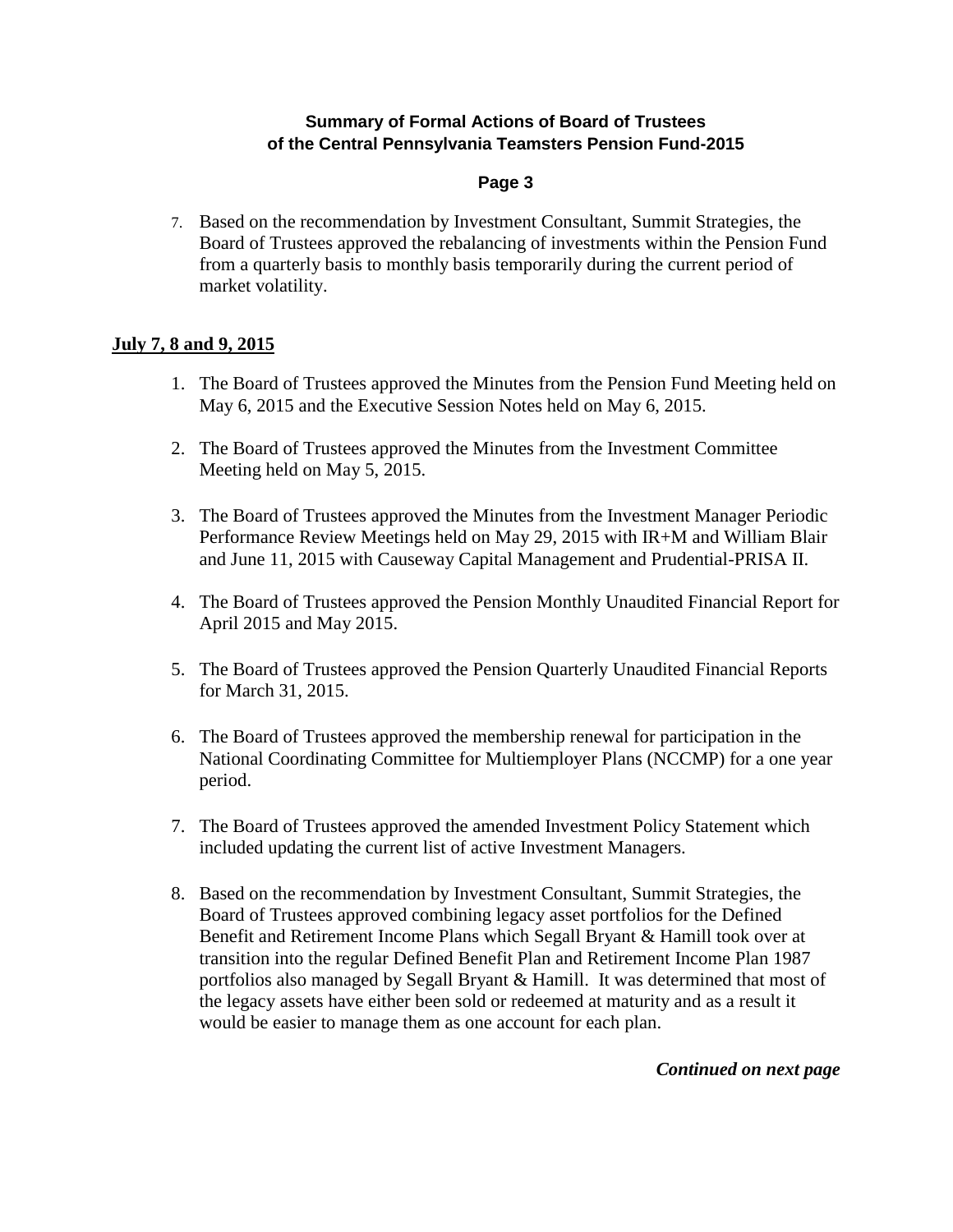#### **Page 4**

#### **May 6, 2015**

- 1. The Board of Trustees approved the Minutes from the Pension Fund Meeting held on February 25, 2015 and the Executive Session Notes held on February 25, 2015.
- 2. The Board of Trustees approved the Minutes from the Investment Committee Meeting held on February 25, 2015.
- 3. The Board of Trustees approved the Minutes from the Investment Manager Periodic Performance Reviews conducted on March 13, 2015 with SEI and Segall, Bryant & Hamill, April 13, 2015 with Penn Capital Management and April 14, 2015 with Walter Scott.
- 4. The Board of Trustees approved the Defined Benefit Plan Monthly Unaudited Financial Reports for December 2014, January 2015, February 2015, and March 2015 and the Retirement Income Plan 1987 Monthly Unaudited Financial Reports for January 2015, February 2015, and March 2015.
- 5. The Board of Trustees approved the Quarterly Unaudited Financial Reports for December 31, 2014 for the Defined Benefit and Retirement Income Plan 1987 plans.
- 6. The Board of Trustees adopted Amendment No. 1 to the Defined Benefit Plan which amends Section 3.1(b) of the Plan to provide for an accrual of 1.25% of aggregate Employer Contributions which exceed \$10.145 per hour which were contributed on behalf of a Participant for the period beginning August 1, 2014 and ending July 31, 2015.
- 7. The Board of Trustees approved the termination of the Core Plus Investment Manager, Western Asset Management under the Defined Benefit and Retirement Income Plan 1987 plans and approved the transition to Loomis Sayles to manage the portfolios.

*Continued on next page*